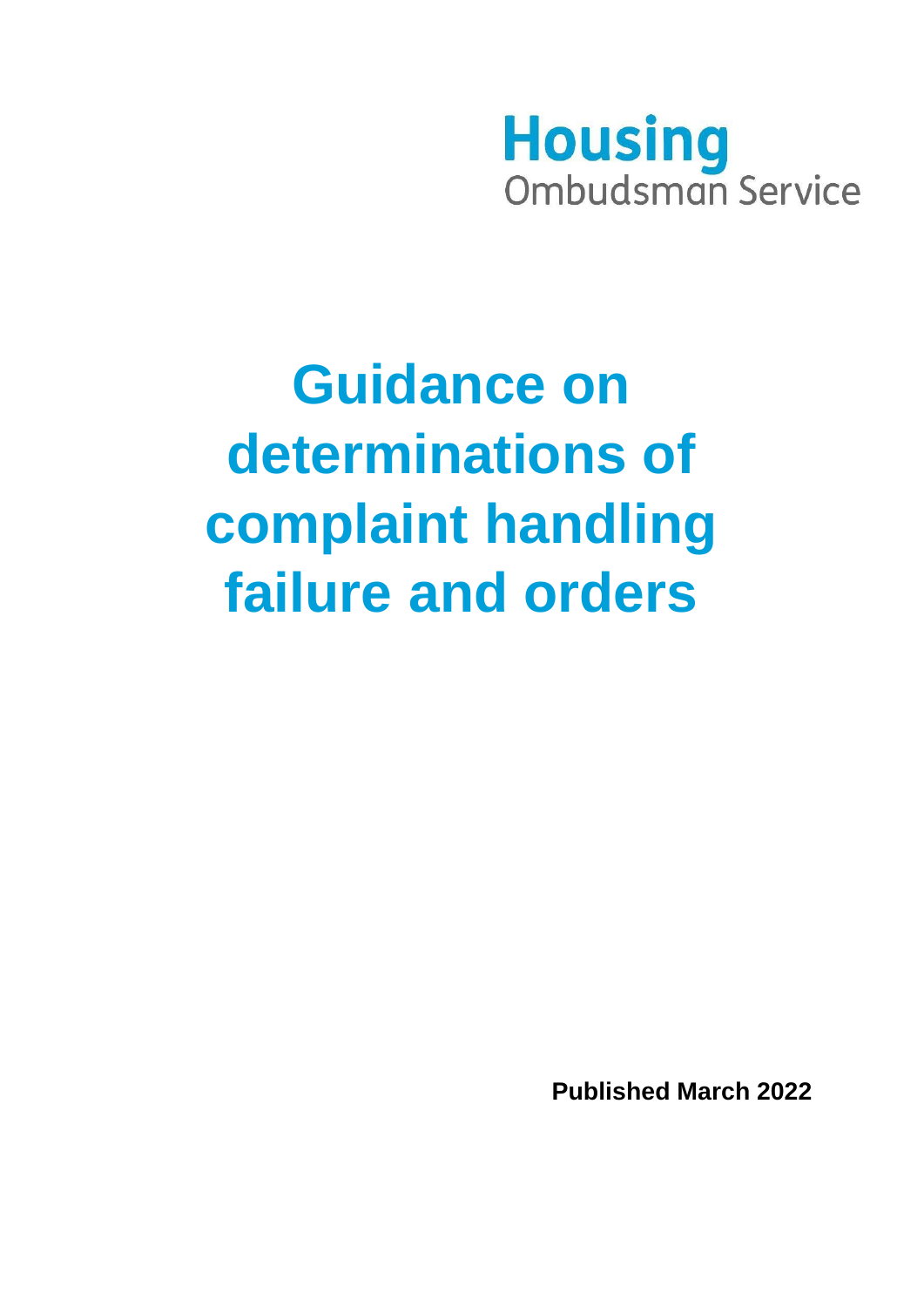### **Summary**

- 1. The purpose of complaint handling failure determinations and orders (CHFOs) is to ensure that a landlord's complaint handling process is accessible, consistent and enables the timely progression of complaints for residents, in line with the Housing Ombudsman's Complaint Handling Code.
- 2. This guidance sets out when a CHFO may be issued, what further action the Ombudsman could take in such circumstances, and the reporting, including publication, of those issued.
- 3. A CHFO may be issued in relation to failings in an individual case where the Ombudsman has taken reasonable steps to seek engagement from a landlord, but the resident remains unable to progress a complaint through the landlord's process – this is a Type 1 CHFO.
- 4. A CHFO may also be issued on an individual case where the landlord has failed to provide information, either at the outset of the investigation or to confirm compliance with our orders, to the Ombudsman as requested – this is a Type 2 CHFO.
- 5. A Type 3 CHFO may be issued where a landlord fails to comply with its membership obligations under paragraph 9 of the Scheme.
- 6. In all cases the Ombudsman will provide a landlord with details of the presenting issue and provide an opportunity for the landlord to rectify this before a complaint handling failure order is made.
- 7. The Ombudsman will publish details of CHFOs issued on a quarterly basis, including type, landlord names and whether the order was complied with. This information will also be reported to the Regulator for Social Housing.
- 8. Failure to take the action specified in a complaint handling failure order could result in the Ombudsman taking further action such as referrals to the landlord's governing body or the Regulator of Social Housing, ordering the landlord to publish details of its failure to comply and/or publishing a special report on the landlord's non-compliance.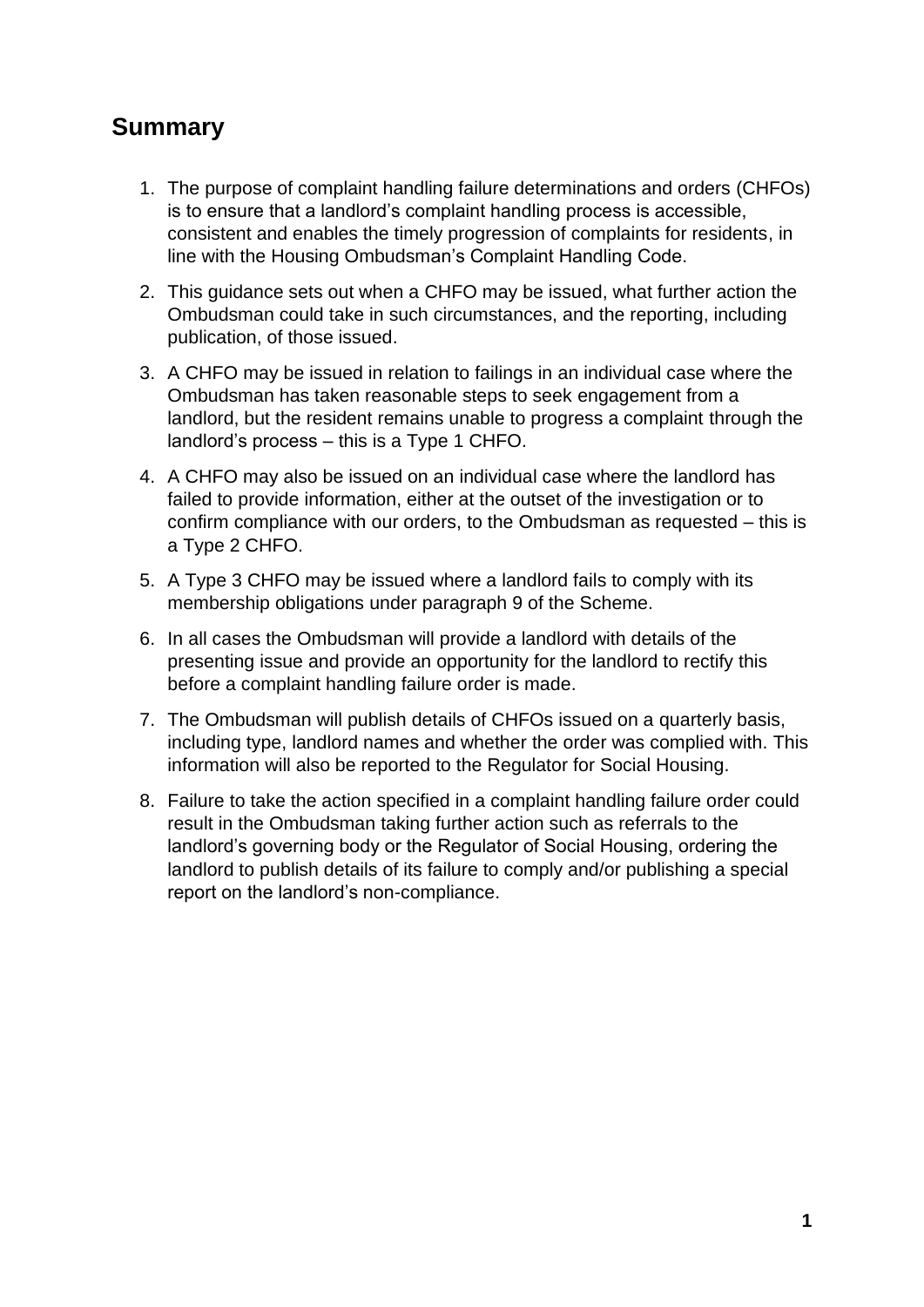## **Membership obligations**

Paragraphs 9-12 of the [Housing Ombudsman Scheme](https://www.housing-ombudsman.org.uk/wp-content/uploads/2020/11/Housing-Ombudsman-Scheme-Sept-2020-edited-by-BM.pdf) set out the membership obligations to which all landlords must adhere.

The intent of these obligations is:

- to improve member landlord's internal complaints processes to ensure early resolution of disputes;
- to increase resident confidence by enabling access to complaints procedures;
- to establish consistent standards of practice across the housing sector;
- to ensure that residents can access the Housing Ombudsman Service if they remain dissatisfied with their landlord's response to their complaint.

Paragraphs 13-15 of the Scheme set out the power and steps that the Ombudsman can take if a landlord is failing to comply with their membership obligations. One of these steps is to issue, and publish, a CHFO.

#### **Type 1 CHFO – where an individual complaint is not being progressed through the landlord's complaint process**

Complaints should be accepted and addressed by landlords and not unreasonably categorised as an enquiry or feedback. The Complaint Handling Code defines a complaint as:

*'an expression of dissatisfaction, however made, about the standard of service, actions or lack of action by the organisation, its own staff, or those acting on its behalf, affecting an individual resident or group of residents'.*

If a resident presents an issue to a landlord which qualifies as a complaint, it should be handled as one.

If a resident has trouble progressing their complaint and the Ombudsman is satisfied that the complaints process has stalled, the Ombudsman will write to the landlord advising it of the problem and set out the action required to resolve the issue within five working days. The Ombudsman will provide one further opportunity giving a further five working days for action, unless there is clear evidence that immediate intervention by the Ombudsman is needed. If the complaint is still not being progressed, the Ombudsman will issue a CHFO with five working days to respond.

#### **Type 2 CHFO – where the landlord has failed to provide information to the Ombudsman as requested**

Failure to provide information for the purposes of our investigation delays the resolution of the dispute and causes unnecessary distress and inconvenience to the resident. Landlords are required to provide case information requested by the Ombudsman within 15 working days (or by exception and prior agreement, an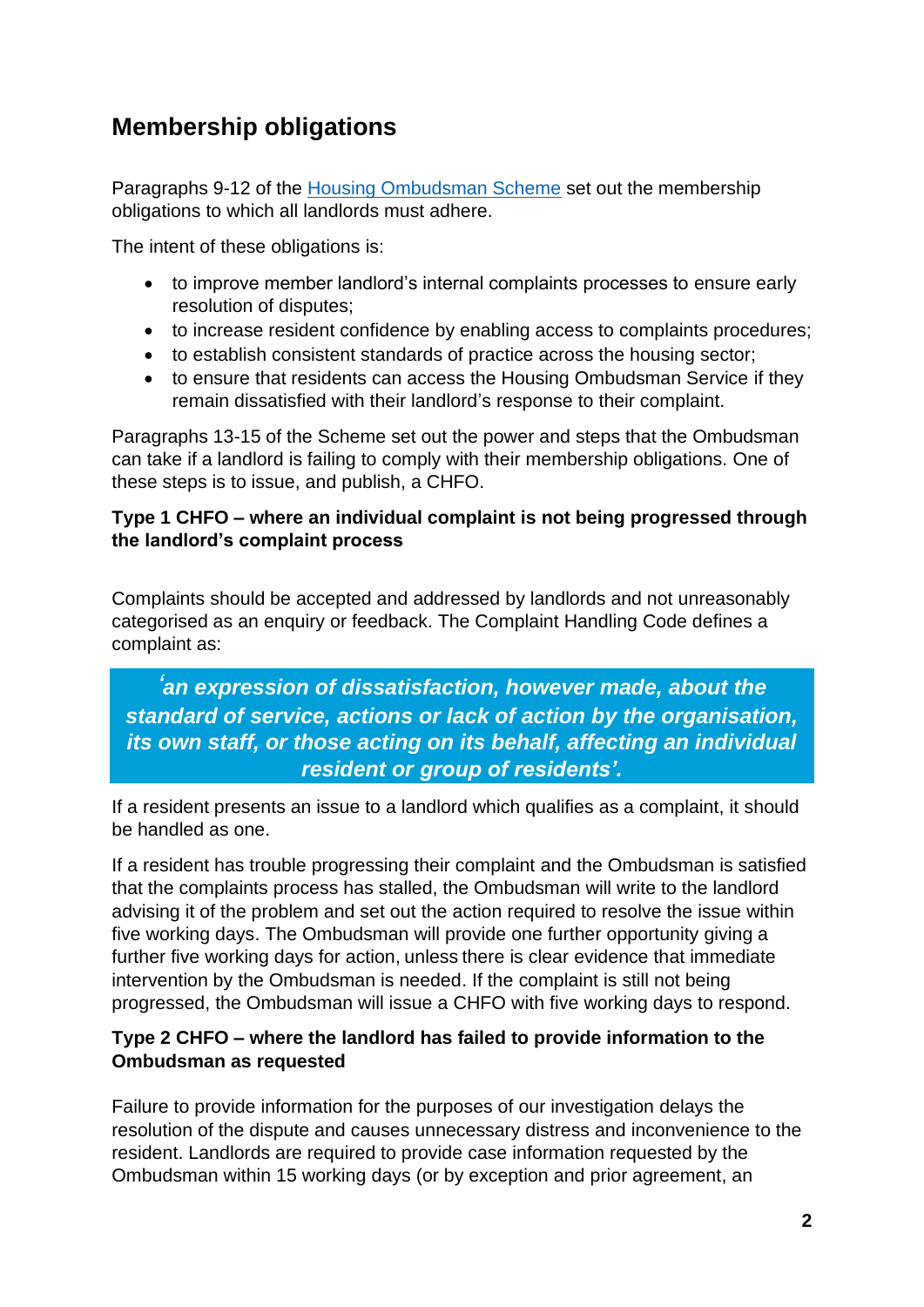alternative timescale). If the information requested is not provided within the time frame, the Ombudsman will issue a first warning letter giving five working days to provide the information requested. The Ombudsman will provide one further opportunity, in a second warning letter giving a further five working days for action, before issuing a CHFO with five working days to respond.

If the information is still not provided following the CHFO, the investigation will proceed on the evidence available. If the information is later provided as part of the review process the Ombudsman will consider this. However, the Ombudsman will take steps to ensure that residents are not disadvantaged by any late provision of evidence.

The Scheme also requires landlords to provide evidence of their compliance with the Ombudsman's orders on individual cases. The Ombudsman's determination letter will set out the timescales for compliance with orders. If compliance has not been achieved within the timescales set, a reminder will be sent to the landlord requesting evidence of compliance to be provided within 10 working days. Failure to provide evidence of compliance to the Ombudsman following the reminder will result in a CHFO being issued requesting that the landlord provides evidence of compliance within 10 working days.

#### **Type 3 CHFO – where a landlord fails to comply with its membership obligations**

Paragraph 9 places a number of obligations on landlords. These are:

- To agree to be bound by the terms of the Scheme
- To establish and maintain a complaints procedure in accordance with any good practice recommended by the Ombudsman (as set out in the Ombudsman's Complaint Handling Code and self-assessment)
- To inform residents of their right to bring complaints to the Ombudsman
- To publish its complaints procedure and make this information easily accessible to those entitled to complain on its website and in correspondence with residents:

If the Ombudsman has reason to believe that a landlord is not complying with its membership obligations, the Ombudsman will inform the landlord's Chief Executive or equivalent and request further information and/or an explanation for noncompliance to decide on further investigation. Subsequently, should the Ombudsman require remedial action to bring the landlord into compliance with the Code, this will be requested within an appropriate timescale to the issue identified. The Ombudsman will then provide one further opportunity for action before issuing a CHFO with an appropriate timescale. The Ombudsman may also issue a CHFO if no explanation is given for non-compliance, or the explanations given are inadequate.

#### **Reviews**

Paragraph 64 of our Scheme provides for reviews of determinations issued and so applies to CHFOs. A review request should be made within five working days of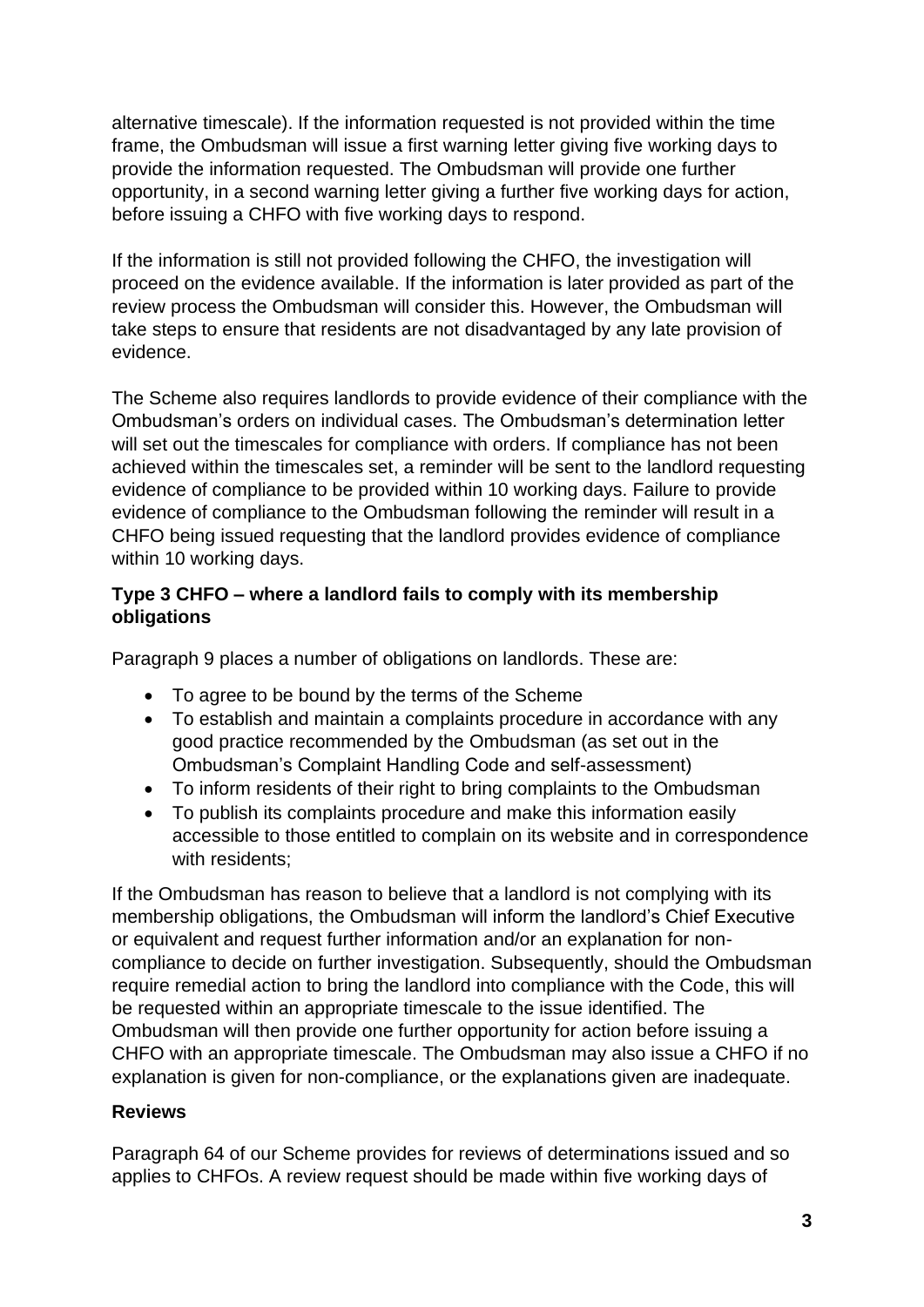receipt of the CHFO. The review will be conducted by someone unconnected with the original decision.

The outcome of the CHFO review process will be to either confirm or withdraw the determination. The outcome will be communicated to all relevant parties and all relevant HOS records and reports will be updated to reflect any changes.

#### **Reporting complaint handling failures**

Each quarter the Ombudsman will publish the total number of CHFOs issued by type outside of the review period, the names of the landlords and whether the order was complied with or not. This will also be shared with the Regulator of Social Housing. The number of CHFOs issued against a landlord will form part of our annual individual landlord performance reports and will be available on our website.

From time to time the Ombudsman may publish a report detailing the specifics of a complaint handling failure case or group of cases to highlight the impact of the failure on the resolution of the dispute and delays and/or distress caused to residents and to encourage learning across the sector.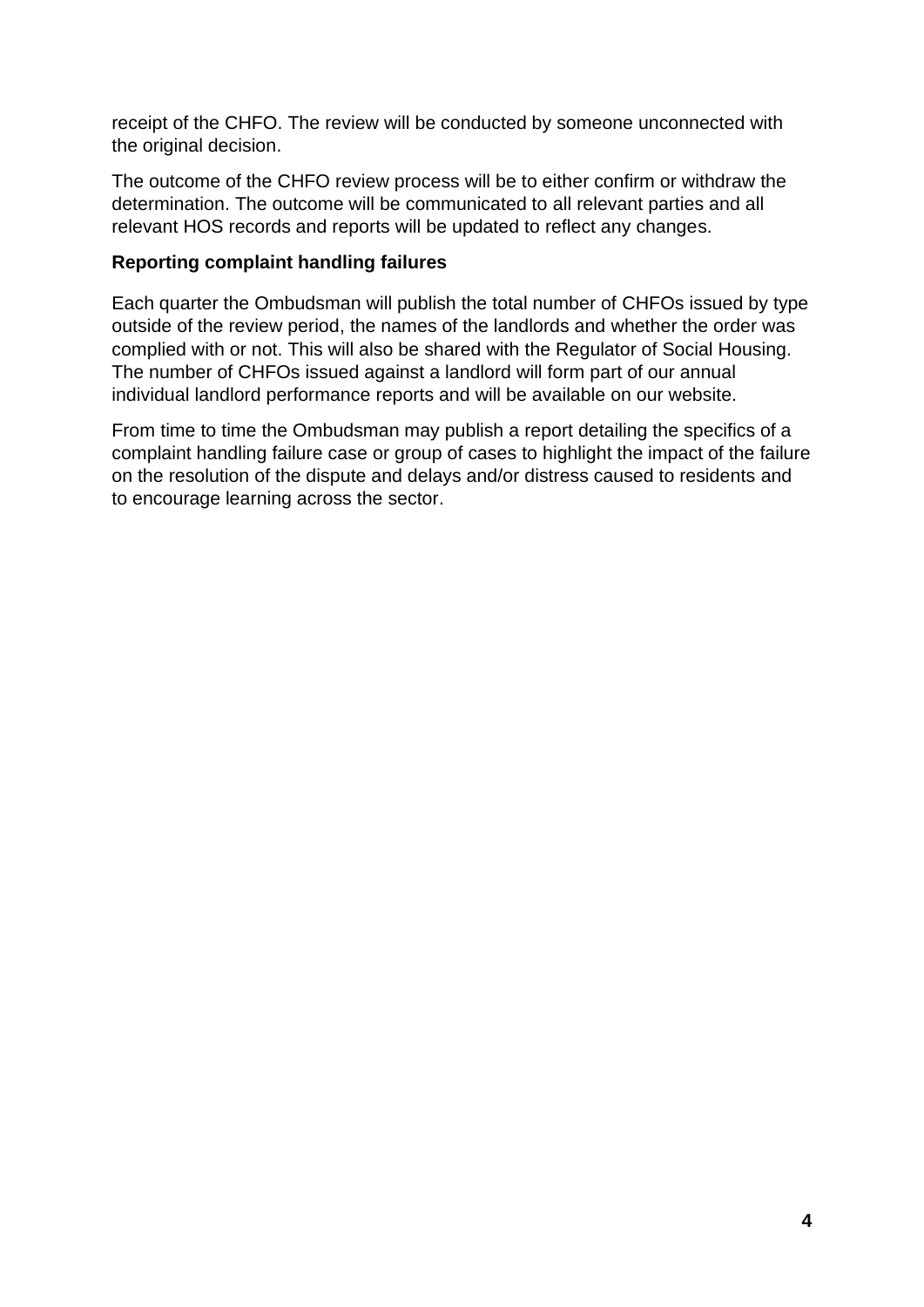## **Type 1 Complaint Handling Failure Order Process Map**

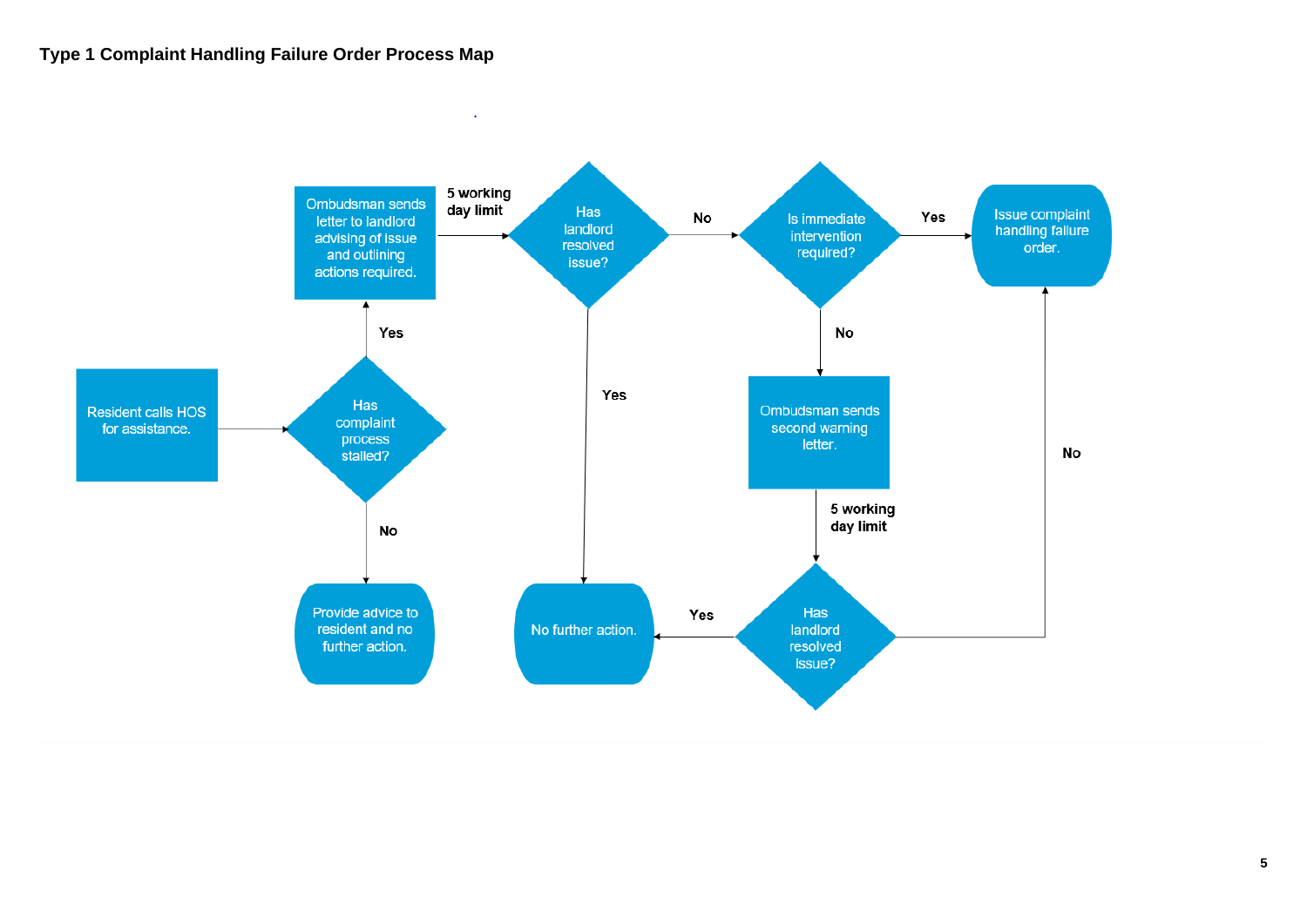## **Type 2a Complaint Handling Failure Order Process Map**



– By exception and with prior agreement, the 15 working day time limit for providing information can be extended.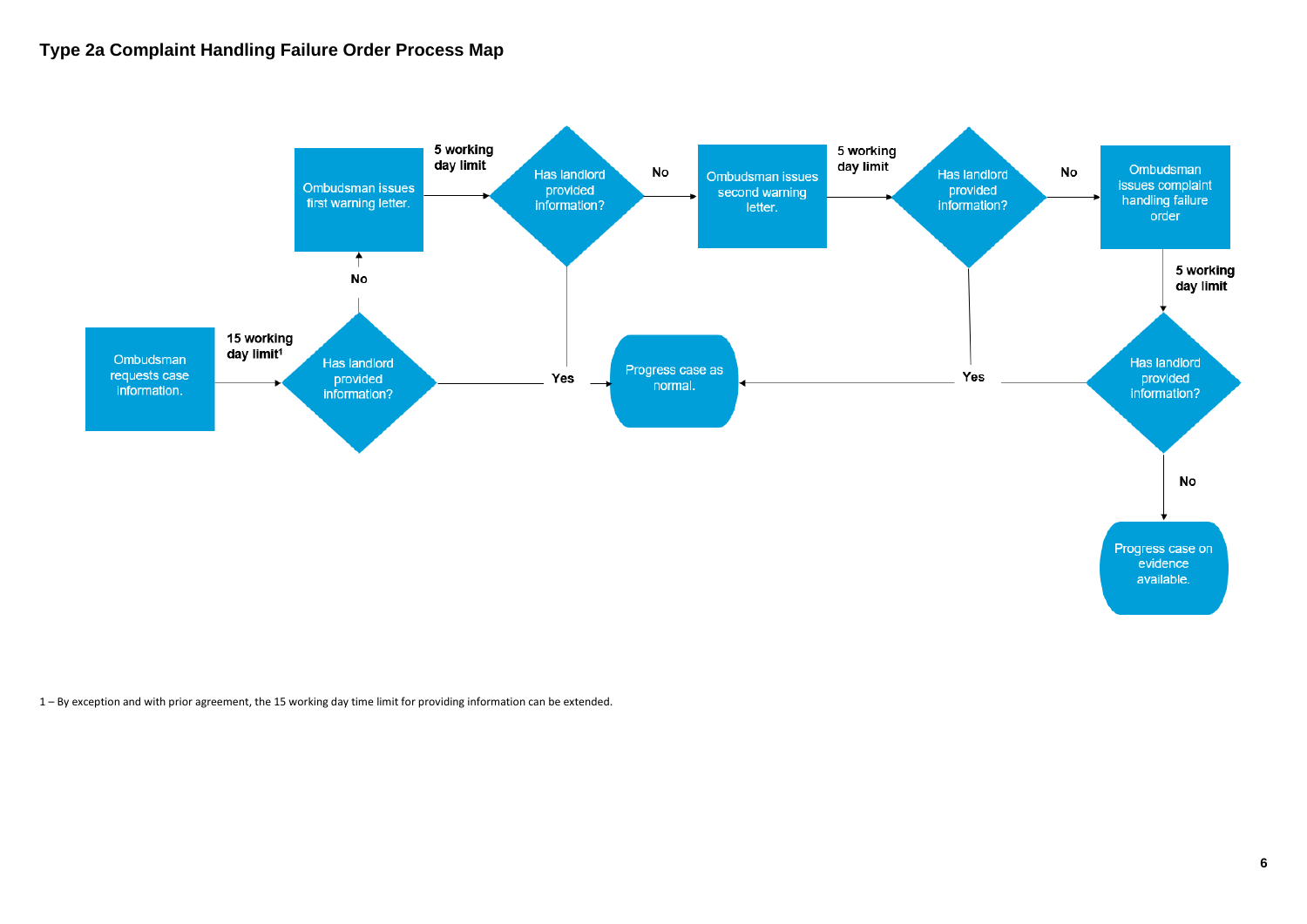## **Type 2b Complaint Handling Failure Order Process Map**



– The time limits for compliance with orders following determinations is set by the adjudicator who made the determination and will vary case to case.